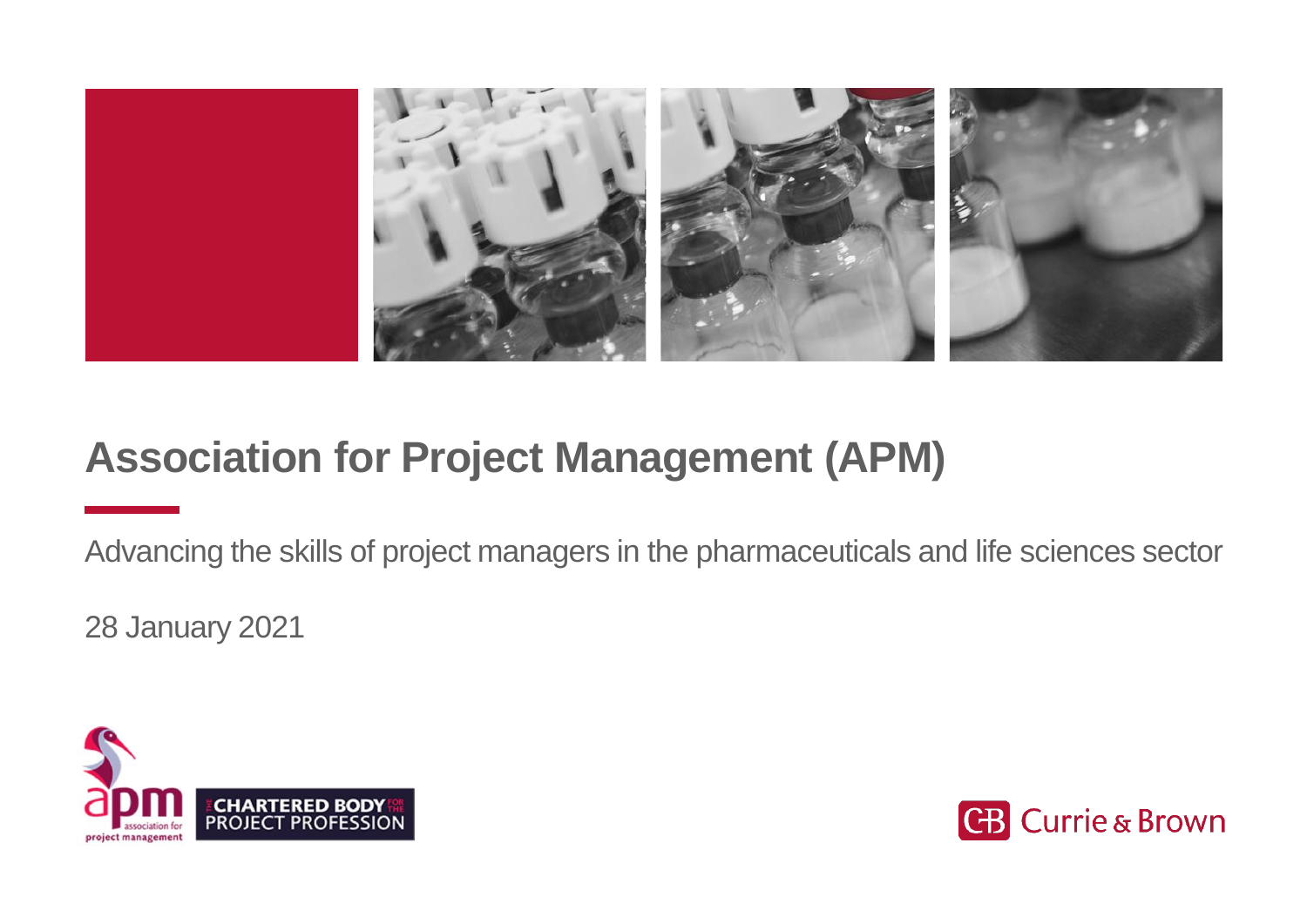### **Contents**

| Introduction – the challenge                       |   |
|----------------------------------------------------|---|
| The sector presents an enormous opportunity        | 4 |
| A built environment project manager's role         | 5 |
| Life science projects require knowledge and skills | 6 |
| What life science clients considered important     |   |
| Sample client survey responses                     |   |
| Resourcing and recruiting project managers         |   |
| Any questions?                                     |   |

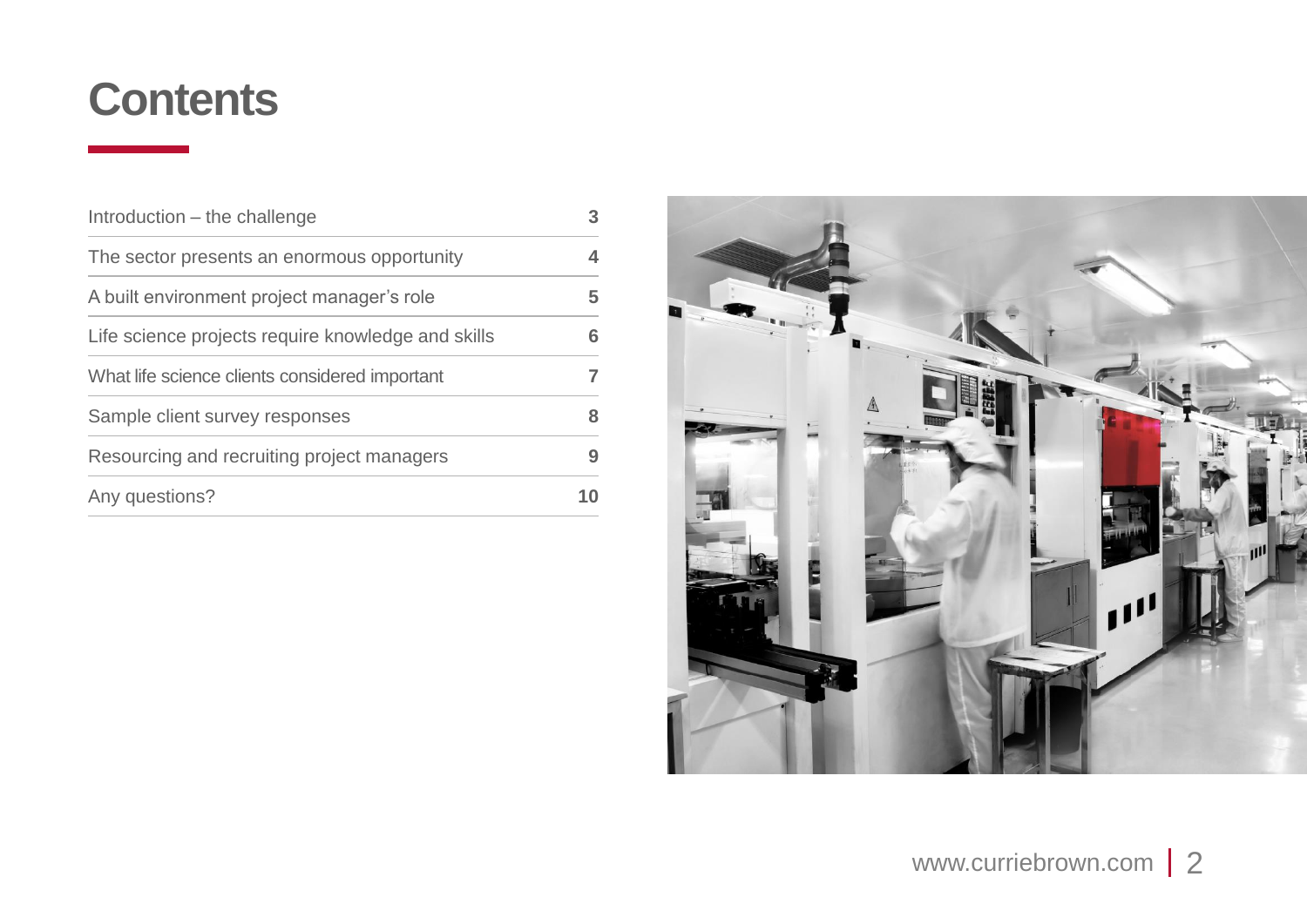## **Introduction – the challenge**

- **Successful project delivery under new levels of scrutiny:**
	- **■** Industry profile
	- Newly complex stakeholder groups
	- Political pressures
	- Unprecedented pace of change
- **UK science and technology sector is leading the field but sector is already constrained:**
	- **Supply chain delays and manufacturing capacity** issues
	- **Skills and experience shortage**
- **Collaboration, flexibility, innovation** are key to successful project delivery in 2021

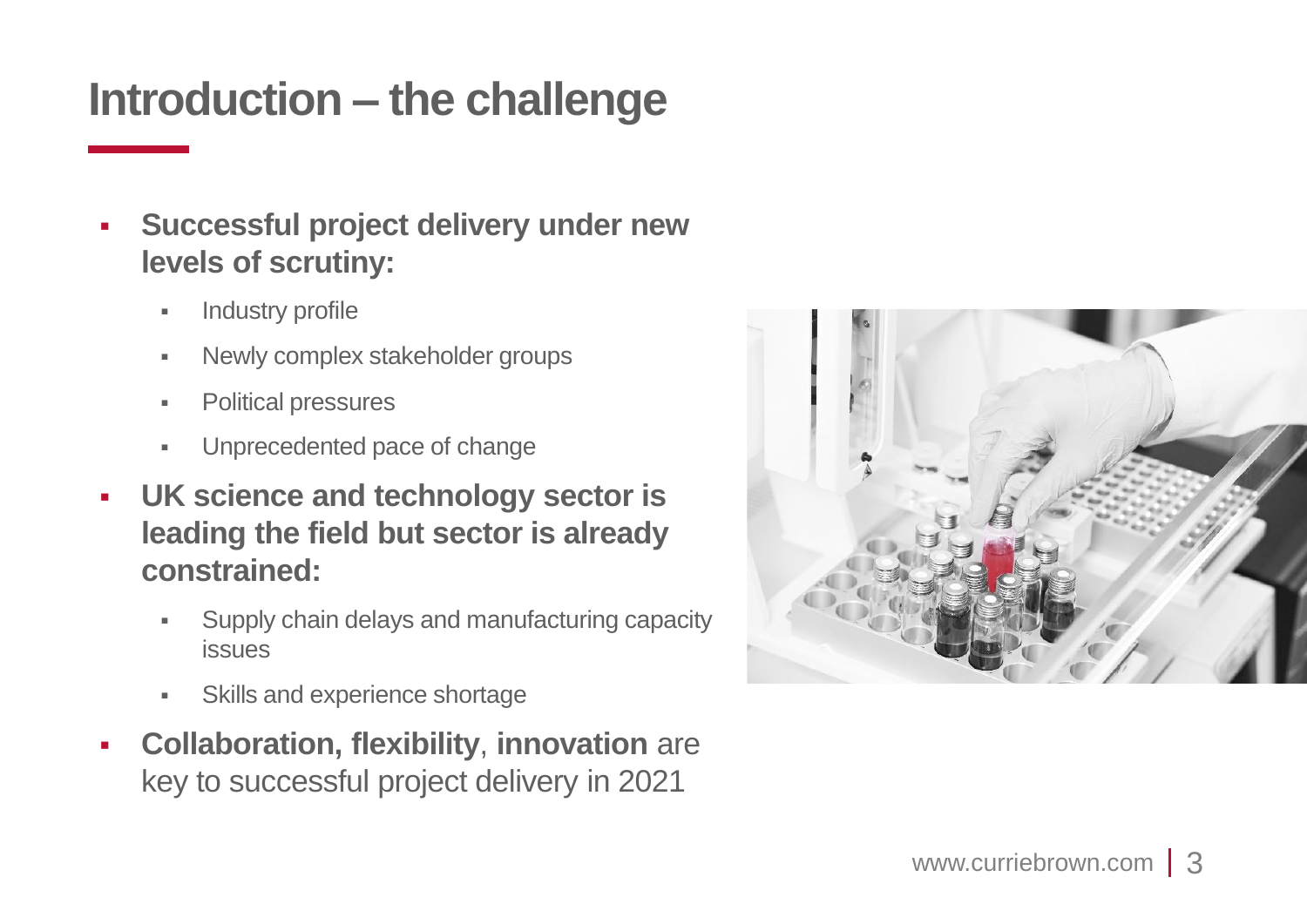## **The sector presents an enormous opportunity**

#### ▪ **APM Golden Thread: life sciences contribution**

- **E17.5 billion to the UK economy**
- **223,800 full-time equivalent workers**

#### ▪ **The Office for National Statistics (ONS) findings:**

- UK government's expenditure on research and development grew from £2.3 billion to £37.1 billion in 2018
- **1.71% of GDP in 2018, down 0.41% on EU projection**
- Nearly half spent in the Oxford, Cambridge, London 'golden triangle'
- **E22 billion committed additional funding for the** Department for Business, Energy & Industrial Strategy (BEIS) in 2024/25
- **2021**: exponential sector growth now likely

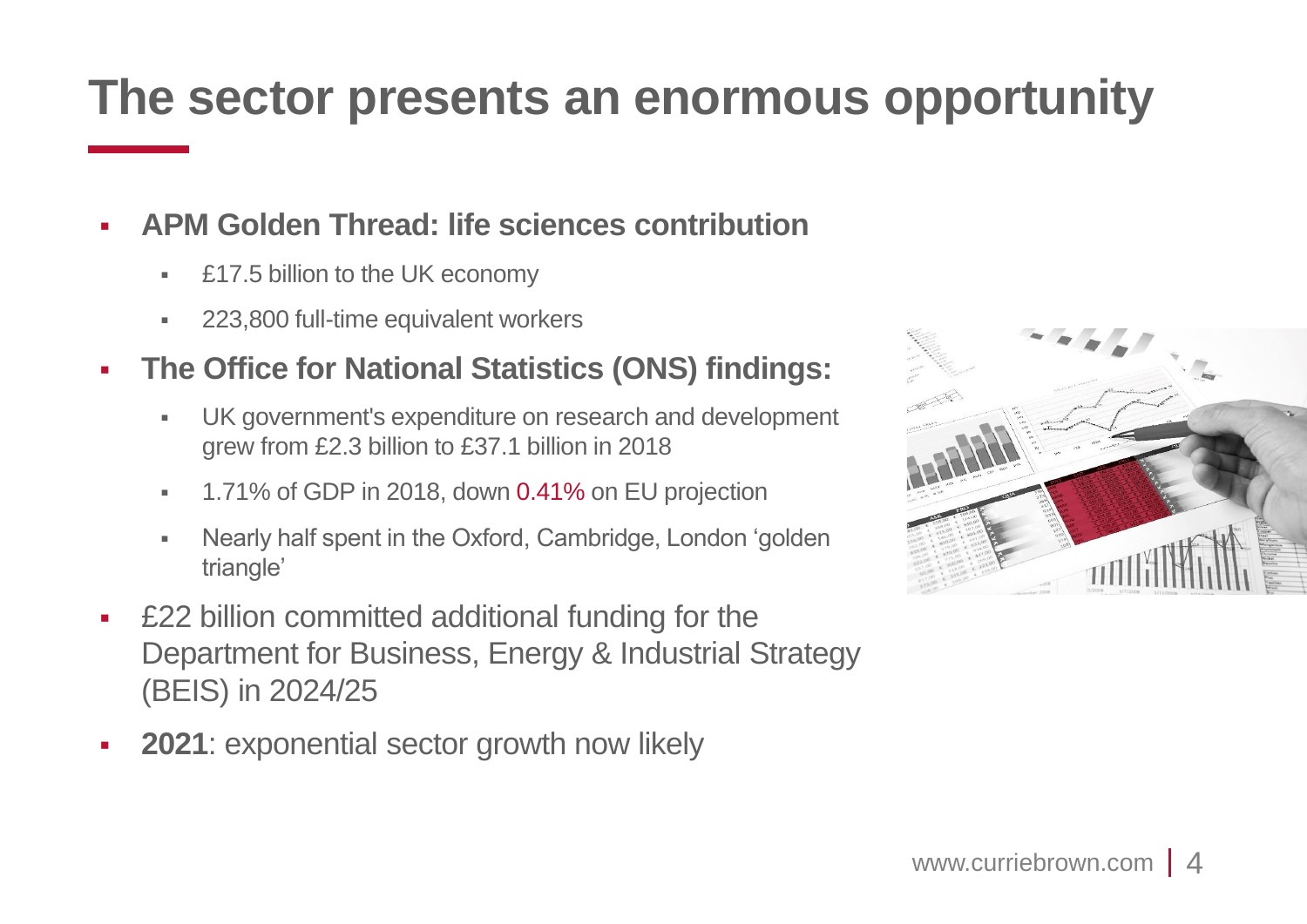# **A built environment project manager's role**



Highly specialised knowledge and experience

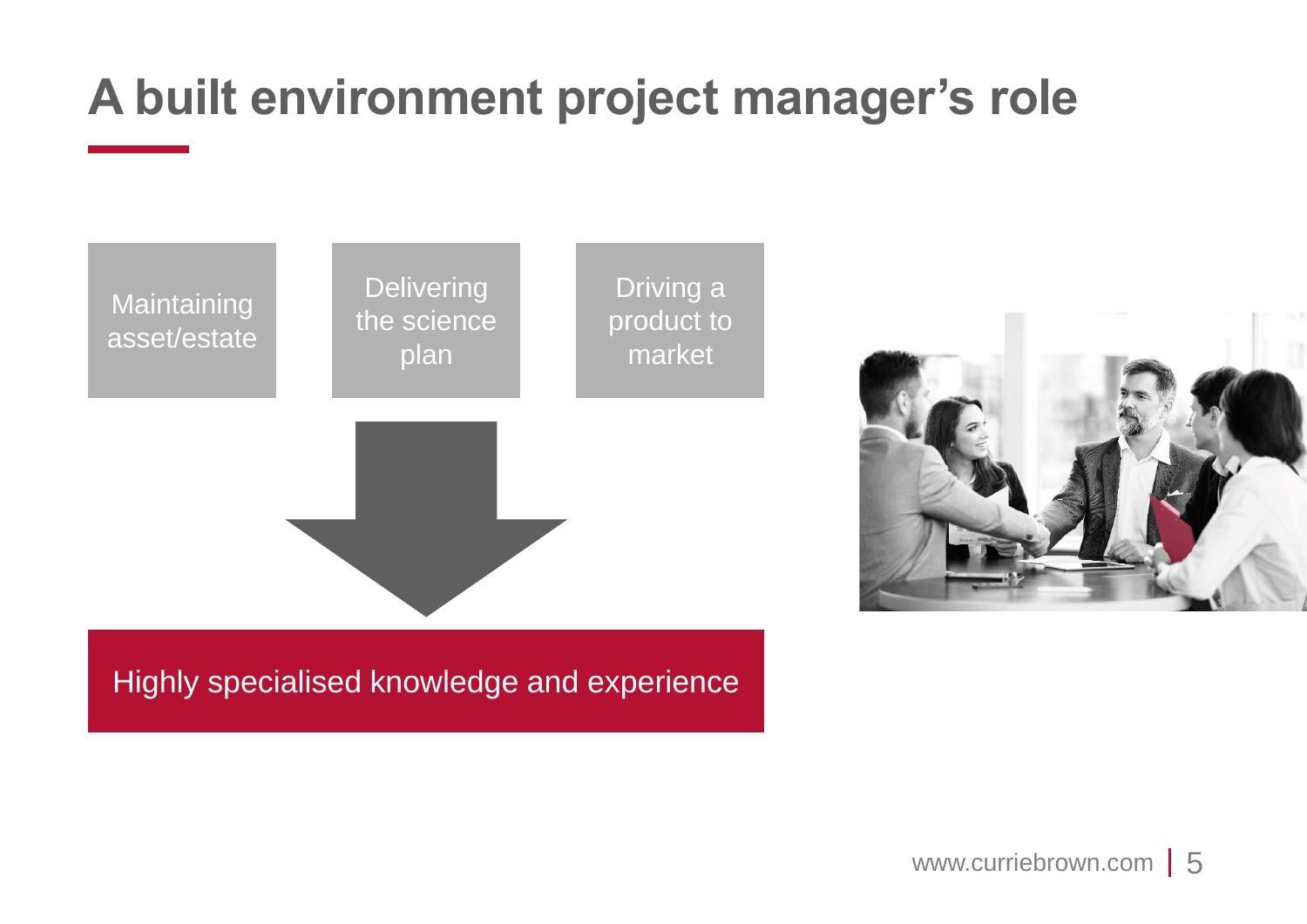# **Life science projects require knowledge and skills**

- Specialist knowledge and experience of:
	- Advisory Committee on Dangerous Pathogens **(ACDP)** and Specified Animal Pathogen Order **(SAPO) laboratory** and **biocontainment** (in a research and development environment)
	- Current good manufacturing practices **(cGMP)** and Medicines and Healthcare products Regulatory Agency **(MHRA)** (in a pharmaceutical manufacturing environment) requirements
	- **CVQ** activities for equipment.
- **Highly serviced** and **controlled environments** requiring knowledge of **building services** and **process engineering**.
- **The nature and type of projects are wide ranging, and procurement selection** should consider **traditional**, **design and build** and the **ECPM** (often used in life science and other controlled environment sectors) routes that best fit client cost, quality and programme requirements.
- Importance of **health and safety**, **risk management** and **collaboration**.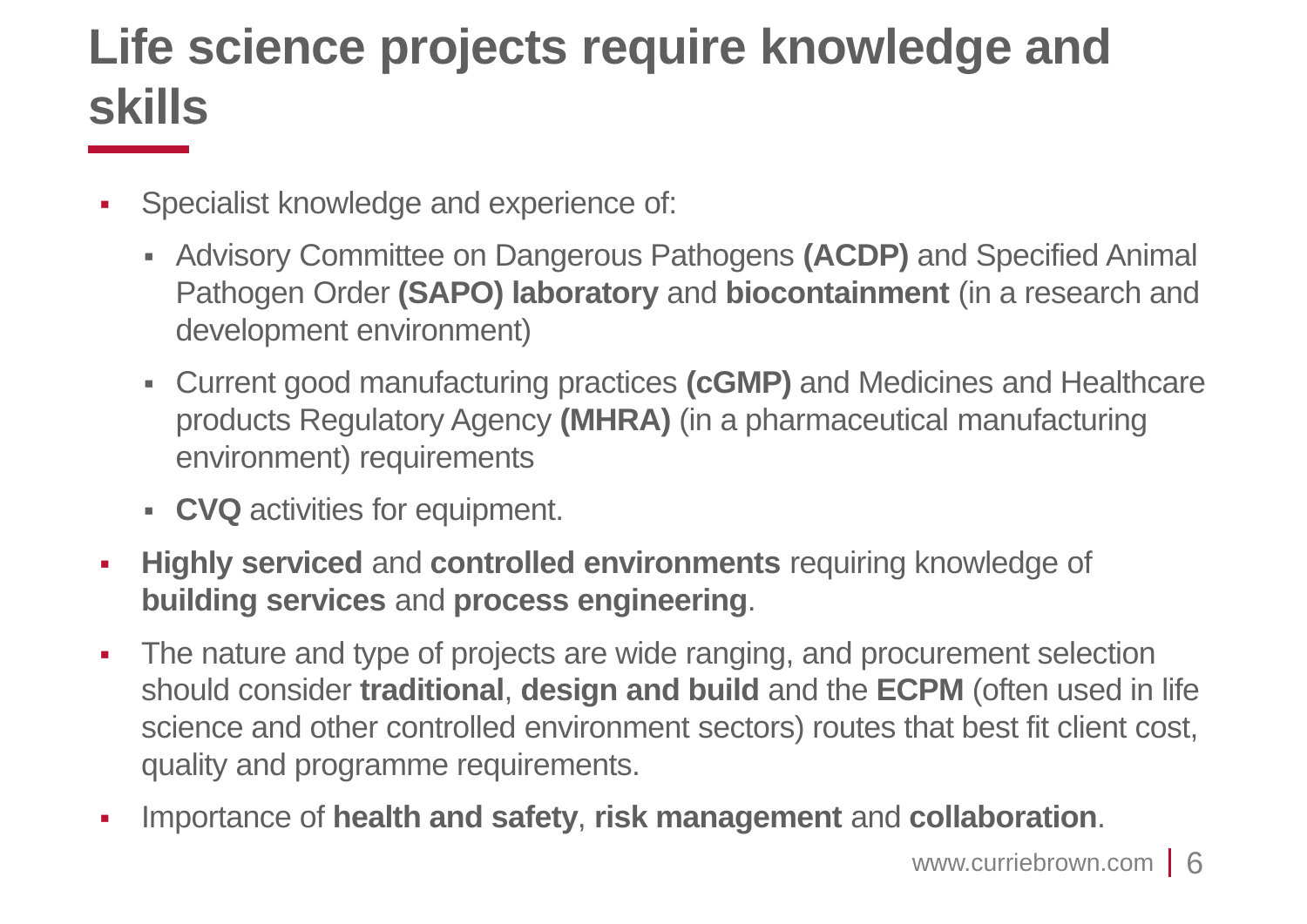# **What clients consider important**

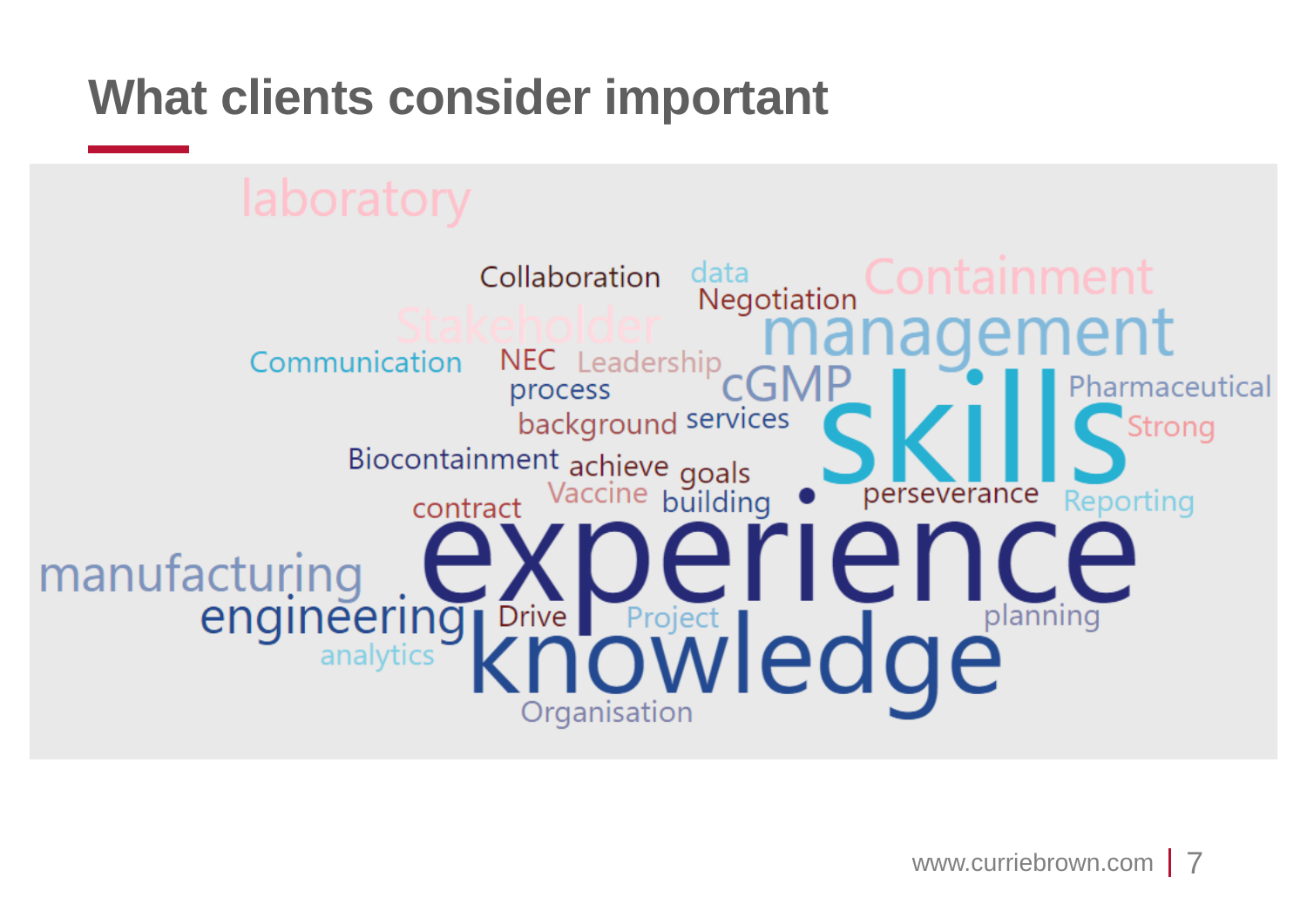# **Sample client survey responses**

**Top 3 project manager traits for successful delivery in the life sciences sector: Client A:** 

- 1. Communication skills
- 2. Negotiation skills
- 3. Drive and perseverance to achieve goals

#### **Client B:**

- 1. Leadership skills
- 2. Communication skills
- 3. Organisational and planning skills

### **Client C:**

- 1. Project management skills and experience
- 2. Stakeholder management skills
- 3. Containment and laboratory experience

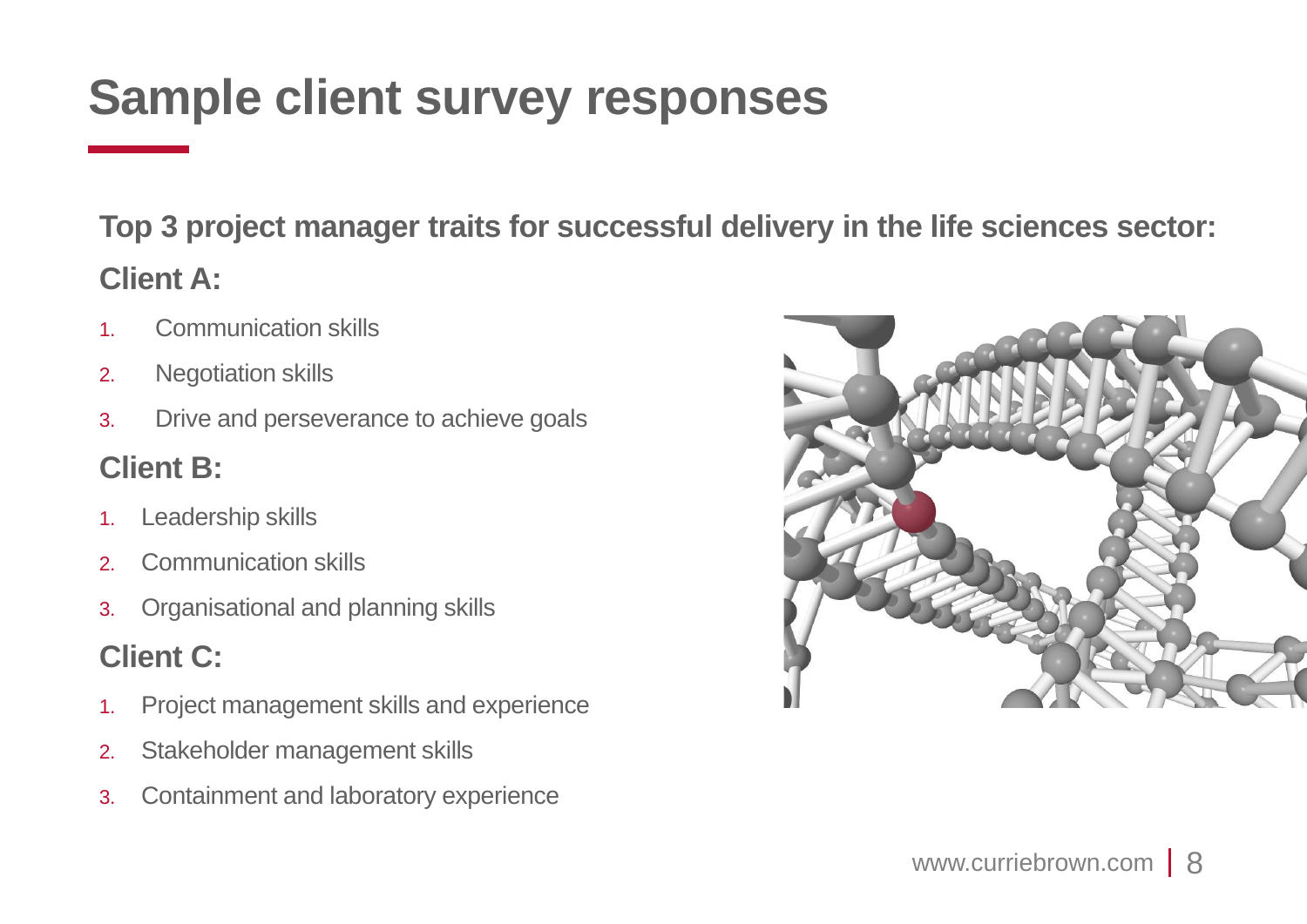# **Resourcing and recruiting project managers**

|                                                                                                                                    | <b>Project evaluation</b><br>• Commission<br>• Value<br>• Location<br>• Complexity and risk                                                                                                                                                 |                                                                                                                                                    |
|------------------------------------------------------------------------------------------------------------------------------------|---------------------------------------------------------------------------------------------------------------------------------------------------------------------------------------------------------------------------------------------|----------------------------------------------------------------------------------------------------------------------------------------------------|
| <b>Client feedback</b><br>$\mathcal{L}_{\mathcal{A}}$<br>• Training<br>■ KPIs<br>• Continuous improvement<br><b>Lessons learnt</b> | Skills and expertise assessment<br>• Stakeholder engagement<br><b>Contract strategy</b><br>a.<br>• Specific project experience<br>• Processes and procedures<br>• Programme management<br>• Contract delivery                               | • Succession planning<br>Mentoring<br>$\blacksquare$<br>PDR/appraisal<br>I.<br>Knowledge transfer<br>Lessons learnt<br>$\mathcal{L}_{\mathcal{A}}$ |
|                                                                                                                                    | <b>Resource matching</b><br>• Resource group<br>Pipeline<br>Category/qualification<br>Skills database<br>Capacity and availability<br>Continuity<br>$\blacksquare$<br>Economy and efficiency<br>ISO:9001/bms<br>$\mathcal{L}_{\mathcal{A}}$ |                                                                                                                                                    |